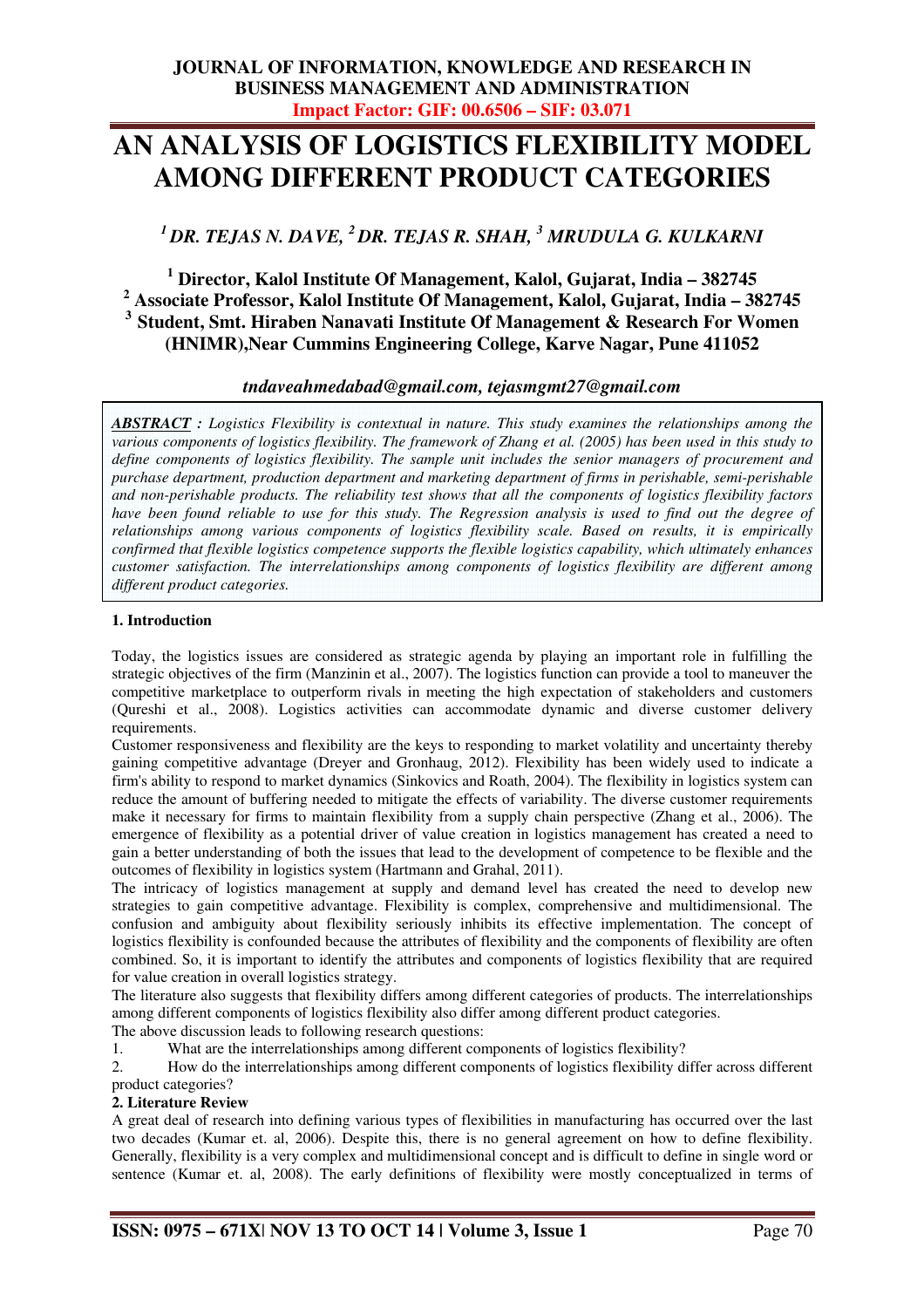manufacturing flexibility (Gerwin, 1987; Day, 1994 and Zhang et al. 2002). Some authors have defined logistics flexibility in wider contexts. Reichhart & Holweg (2007) defined flexibility as the ability of any system to adapt to internal or external influences, thereby acting or responding to achieve a desired outcome. Bernardes & Hanna (2009) defined flexibility as enabling ability to change status. They further mentioned that it is the reactive capability of the management to the uncertainty faced by an organization. Flexibility is defined as a bilateral expectation of willingness to make adaptations as circumstances change (Hartmann and Grahal, 2011). According to Swafford et al. (2006) and Chiang et al. (2012), flexibility can be defined as a competence built by an organization to be able to change or react with little penalty in time, cost or performance.

Logistics flexibility adds value at upstream as well as downstream stage at supply chain levels (Hopp et al., 2010). Table 1 below describes the value creation by flexibility in overall logistics management. Although this list may not be comprehensive, it clears that flexibility definitely crates value in overall logistics performance.

### **Table 1: Values created by flexibility in logistics management**

Responsiveness of logistics system

Buyer's satisfaction

Supports and improves innovation

Improves overall logistics strategy

Customization of products and services

Reduction in supply chain disruption

Improves agility of Logistics system

Improve overall logistics and supply chain performance

System flexibility

Improves Profitability of organization

### **2.1 Components of Logistics Flexibility**

Sharma and Shah (2011) mentioned that the dimensions of flexibility are contextual in nature. Flexibility can be reactive or proactive or adaptive or redefined (Bernardes & Hanna, 2009). A number of classifications have been developed to describe flexibility as shown in table 1 below:

### **Table 2: Types of Flexibility**

| Product performance, product mix, quality, volume and delivery                             | Five<br>types          |  |
|--------------------------------------------------------------------------------------------|------------------------|--|
|                                                                                            | (Manufacturing Level)  |  |
| Mix flexibility, Changeover flexibility, modification flexibility, rerouting flexibility,  | Seven<br>types         |  |
| volume flexibility, material flexibility and sequencing flexibility                        | (Operational Level)    |  |
| Basic flexibilities (machine, material handling, and operation), system flexibilities      | Eleven types (System   |  |
| (process, routing, product, volume, expansion) and aggregate flexibilities (programme,     | Level)                 |  |
| production, market)                                                                        |                        |  |
| Product flexibility, volume flexibility, new product flexibility, distribution flexibility | Five<br>(SCM<br>types  |  |
| and responsiveness flexibility                                                             | level)                 |  |
| Operations system, market, logistics, supply, organizational and information system        | (SCM<br>Six Elements   |  |
| flexibility                                                                                | level)                 |  |
| flexibility, production flexibility, product development and sourcing<br><b>Delivery</b>   | (SCM<br>Four<br>level  |  |
| flexibility                                                                                | Level)                 |  |
| Sourcing, developing new products, product customization, responsiveness and               | Five level (SCM level) |  |
| delivering the finished products                                                           |                        |  |

(Adapted from Sharma and Shah, 2011)

Zhang et al. (2005) presented the comprehensive view of logistics flexibility from supply chain point-of-view. They further explained that logistics flexibility includes internal competences, that means what the firm can do and control but customers cannot see, and external capabilities, that customers see and value. The literature also suggests that logistics flexibility can be viewed from competence and capability perspectives (Swafford et al., 2006). Charles et al. (2006) mentioned that logistics flexibility in terms of procurement/sourcing flexibility, manufacturing flexibility and distribution flexibility can create positive impact on supply chain agility.

The literature defined flexible logistics competence as physical supply flexibility and purchasing flexibility in logistics and supply chain management (Chiang et al., 2012). Physical supply flexibility is the ability of a firm to provide a variety of inbound materials and supplies for production, quickly and effectively. Purchasing flexibility is the ability of a firm to make agreements to buy a variety of materials and supplies, quickly and effectively. The flexibility has been mostly defined from manufacturing perspective. Swafford et al. (2006) defined manufacturing flexibility as the ability of manufacturing to adapt its capabilities to produce quality products in a time and cost effective manner in response to changing product characteristics, material supply, and demand, or to employ technological process enhancements. The flexibility has been mostly defined from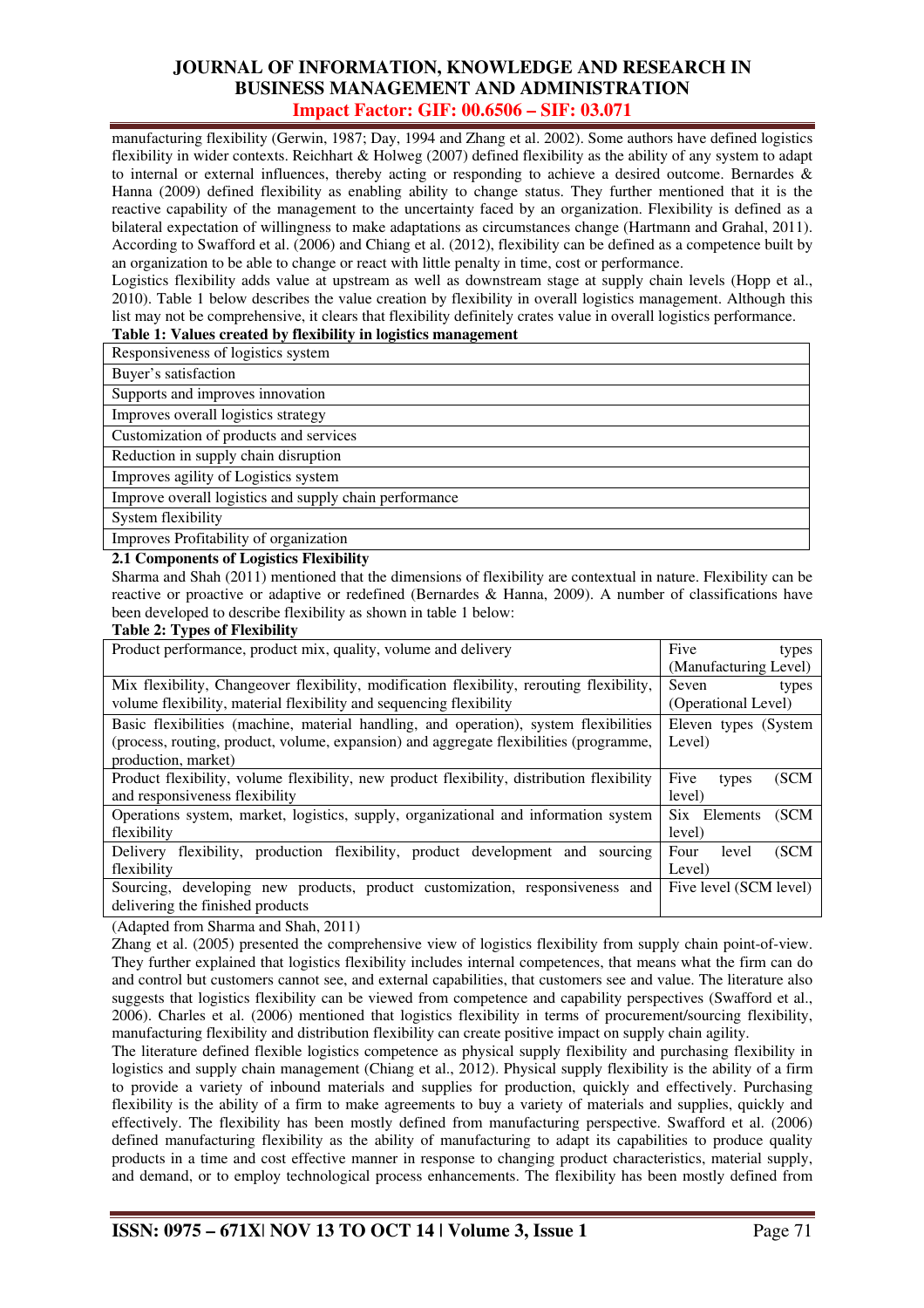manufacturing perspective. Swafford et al. (2006) defined manufacturing flexibility as the ability of manufacturing to adapt its capabilities to produce quality products in a time and cost effective manner in response to changing product characteristics, material supply, and demand, or to employ technological process enhancements. The literature described flexible logistics capability in terms of physical distribution flexibility and demand management flexibility (Gligor and Holcomb, 2012). Physical distribution flexibility is the ability of a firm to adjust the inventory, packaging, warehousing and transportation of physical products to meet customer needs, quickly and effectively. Demand management flexibility is the ability of a firm to respond to the variety of customer needs for service, delivery time and price, quickly and effectively.

### **3. Objectives**

1. To find the interrelationships among components of logistics flexibility<br>2. To understand the differences in interrelationships among different com-

2. To understand the differences in interrelationships among different components of logistics flexibility among different product categories

### **4. Research Methodology**

This study aims to explore the relationships among various components of logistics flexibility and interrelationships among them. Three different product categories were selected for data collection at various supply chain levels: Perishable Product (Dairy products - Amul), Semi-Perishable Products (Chocolates – Cadbury) and Non-Perishable products (Razos – Gillete). The non-probability quota sampling method was used for data collection. The managers/heads of different departments at various supply chain levels of above mentioned companies, like procurement and purchasing, processing and marketing and distribution were considered as sample universe for sampling procedure. The detailed sample descriptions are mentioned in table 3 below:

### **Table 3: Classification of Sample**

|                                  | Perishable<br>(Amul) | Semi-Perishable<br>(Cadbury) | Non-Perishable<br>(Gillete) | Total |
|----------------------------------|----------------------|------------------------------|-----------------------------|-------|
| Purchasing<br>and<br>Procurement | 20                   | L5                           | 12                          | 47    |
| Manufacturing                    |                      |                              | 10                          | 33    |
| Marketing and Distribution       | 25                   | 20                           | 18                          | 63    |
| Total                            | 60                   | 43                           | 40                          | 143   |

Structured questionnaire was used having close-ended questions. To identify an initial set of components to measure logistics flexibility, an extensive literature review is completed. Based on the findings of Zhang et al. (2005), four dimensions of logistics flexibility at supply chain level named physical supply flexibility, purchasing flexibility, manufacturing flexibility, physical distribution flexibility and demand management flexibility were included in the study. Based on the suggestion of Shah and Sharma (2011) manufacturing flexibility has also been included in the study as a mediating factor. The final part contains the five components of logistics flexibility with total of six factors, which include physical Supply Flexibility, Purchasing Flexibility, Manufacturing Flexibility, Physical Distribution Flexibility, Demand Management Flexibility and Customer Satisfaction. These five factors contain 35 statements. All 35 statements are rated using Likert scale with  $1 =$ strongly disagree,  $2 =$  disagree,  $3 =$  neutral,  $4 =$  agree and  $5 =$  strongly agree. The managers are asked to rate the each question in terms of the strength of their agreeableness or disagreeableness with respect to Logistics Flexibility.

### **4.1 Major Hypothesis**

 $H_{1(P)}$ : The interrelationships among components of logistics flexibility are significant for Perishable products.<br>H<sub>1(P)</sub>: The interrelationships among components of logistics flexibility are significant for Semi-perisha  $H<sub>1</sub>(s<sub>P</sub>)$ : The interrelationships among components of logistics flexibility are significant for products.

 $H_{1(P)}$ : The interrelationships among components of logistics flexibility are significant for Non-perishable products.

# **5. Data Analysis and Findings**

# **5.1 Reliability Analysis**

# **Reliability of Logistics Flexibility Factors**

| <b>Variables</b>                         | <b>Cronbach Alpha</b> |
|------------------------------------------|-----------------------|
| Physical Supply Flexibility              | 0.721                 |
| <b>Purchasing Flexibility</b>            | 0.852                 |
| <b>Manufacturing Flexibility</b>         | 0.893                 |
| <b>Physical Distribution Flexibility</b> | 0.711                 |
| Demand Management Flexibility            | 0.750                 |
| <b>Customer Satisfaction</b>             | 0.899                 |

As shown in the above table, the calculated Cronbach Alphas for all the variables are well ahead of the cut off rate of 0.70 to prove good reliability (Hair et al., 2009). So, it can be concluded that all the factors used to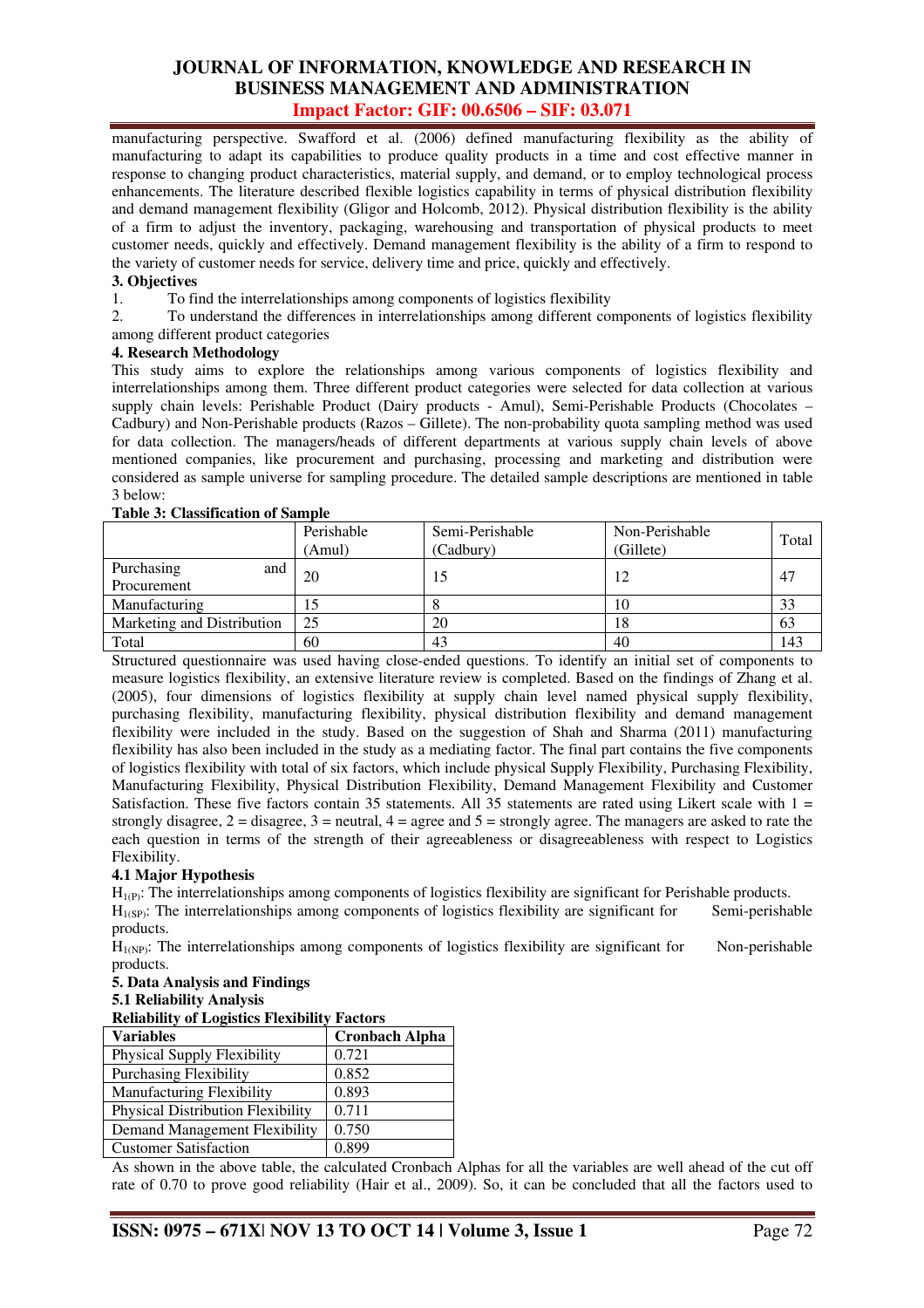measures the logistics flexibility are found to be reliable. It means these factors will produce consistent results irrespective of time period.

### **5.2 Regression Analysis**

**Regression Analysis of components of Logistics Flexibility - Overall** 

| Table 4: Regression Analysis of components of Logistics Flexibility – Overall |                         |                          |                 |                        |      |  |  |
|-------------------------------------------------------------------------------|-------------------------|--------------------------|-----------------|------------------------|------|--|--|
| <b>Independent Factor</b>                                                     | <b>Dependent Factor</b> | <b>Beta Co-efficient</b> | <b>R-Square</b> | Anova                  | VIF  |  |  |
| <b>PSF</b>                                                                    |                         | $0.494*$                 |                 |                        | 1.34 |  |  |
| PF                                                                            | MF                      | 0.754<br>$0.633*$        |                 | $F = 815.44 p = 0.000$ | 1.34 |  |  |
| MF                                                                            | <b>PDF</b>              | $0.688*$                 | 0.522           | $F = 187.12 p = 0.000$ |      |  |  |
| MF                                                                            | <b>DMF</b>              | $0.589*$                 | 0.478           | $F = 162.44 p = 0.000$ |      |  |  |
| <b>PDF</b>                                                                    | <b>CS</b>               | $0.799*$                 |                 |                        | 1.56 |  |  |
| <b>DMF</b>                                                                    |                         | $0.845*$                 | 0.762           | $F = 709.05 p = 0.000$ | 1.56 |  |  |

(\* Significant at 0.05 level of significance)

### **Figure 1 Relationships among components of Logistics Flexibility – Overall**



(\* Significant at 0.05 level of significance)

As shown in table 4 and figure 1, physical supply flexibility and purchasing flexibility create significant positive impact on manufacturing flexibility as regression coefficients are significant (PSF  $\beta$  – 0.949 and PF  $\beta$  – 0.633). The value of  $R^2$  shows 75.4% variations in manufacturing flexibility. The VIF statistics shows the value of 1.34 for both independent factors, which is very far from cut off rate of 10. So there is no concern of multicollinearity among independent factors.

Manufacturing flexibility creates significant positive impact on physical supply flexibility (MF  $\beta$  – 688). The value of  $\mathbb{R}^2$  shows 52.2% variations in physical supply flexibility. Manufacturing flexibility creates significant positive impact on demand management flexibility (MF  $\beta$  – 0.589). The value of R<sup>2</sup> shows 47.8% variations in demand management flexibility.

Physical distribution flexibility and demand management flexibility create significant positive impact on customer satisfaction as regression coefficients are significant (PDF  $\beta$  – 0.799 and DMF  $\beta$  – 0.845). The value of  $R^2$  shows 76.2% variations in manufacturing flexibility. The VIF statistics shows the value of 1.56 for both independent factors, which is very far from cut off rate of 10. So there is no concern of multi-collinearity among independent factors.

| <b>Regression Analysis of components of Logistics Flexibility for Perishable Products</b> |
|-------------------------------------------------------------------------------------------|
|-------------------------------------------------------------------------------------------|

| Table 5: Regression Analysis of components of Logistics Flexibility for Perishable Products |                            |                                   |                       |                                  |     |  |
|---------------------------------------------------------------------------------------------|----------------------------|-----------------------------------|-----------------------|----------------------------------|-----|--|
| Independent<br>Factor                                                                       | <b>Dependent</b><br>Factor | $Co-$<br><b>Beta</b><br>efficient | - R-<br><b>Square</b> | Anova                            | VIF |  |
| <b>PSF</b>                                                                                  | MF                         | $0.874*$                          | 0.711                 | $ F = 951.24 \text{ p} =   1.22$ |     |  |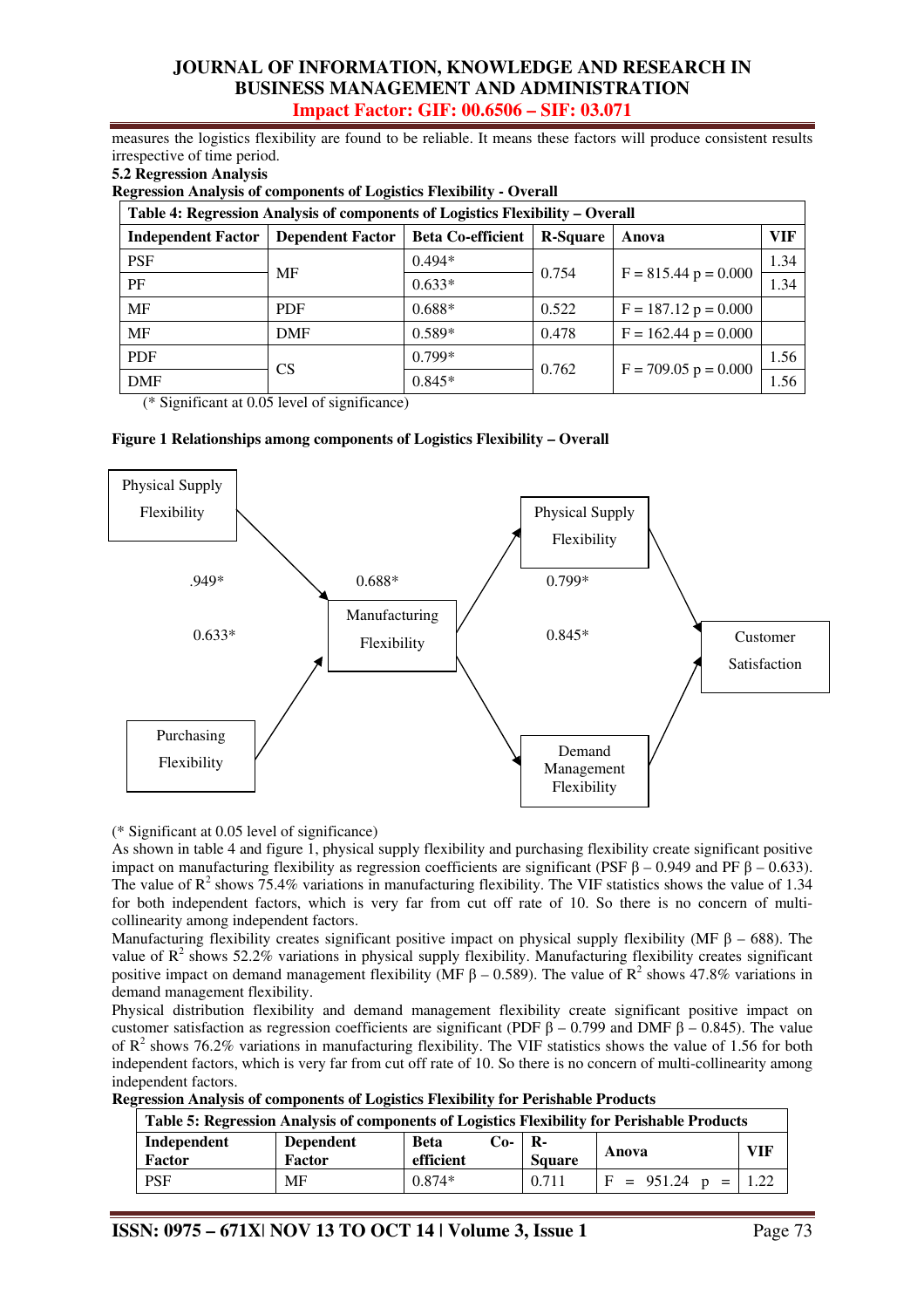| PF         |            | $0.655*$ |       | 0.000                     | 1.22 |
|------------|------------|----------|-------|---------------------------|------|
| <b>MF</b>  | <b>PDF</b> | $0.833*$ | 0.697 | $F = 123.39 p =$<br>0.000 |      |
| <b>MF</b>  | DMF        | $0.822*$ | 0.648 | $F = 235.78 p =$<br>0.000 |      |
| <b>PDF</b> |            | $0.639*$ |       | $F = 905.20 p =$          | 1.78 |
| <b>DMF</b> | CS         | $0.405*$ | 0.502 | 0.000                     | 1.78 |

(\* Significant at 0.05 level of significance)

### **Figure 2 Relationships among components of Logistics Flexibility for Perishable Products**



### (\* Significant at 0.05 level of significance)

As shown in table 5 and figure 2, physical supply flexibility and purchasing flexibility create significant positive impact on manufacturing flexibility as regression coefficients are significant (PSF β – 0.874 and PF β – 0.655). The value of  $R^2$  shows 71.1% variations in manufacturing flexibility. The VIF statistics shows the value of 1.22 for both independent factors, which is very far from cut off rate of 10. So there is no concern of multicollinearity among independent factors.

Manufacturing flexibility creates significant positive impact on physical supply flexibility (MF  $\beta$  – 833). The value of  $\mathbb{R}^2$  shows 69.7% variations in physical supply flexibility. Manufacturing flexibility creates significant positive impact on demand management flexibility (MF  $\beta$  – 0.822). The value of R<sup>2</sup> shows 64.8% variations in demand management flexibility.

Physical distribution flexibility and demand management flexibility create significant positive impact on customer satisfaction as regression coefficients are significant (PDF  $β - 0.639$  and DMF  $β - 0.405$ ). The value of  $R^2$  shows 50.2% variations in manufacturing flexibility. The VIF statistics shows the value of 1.78 for both independent factors, which is very far from cut off rate of 10. So there is no concern of multi-collinearity among independent factors.<br>Regression Analysis

**Regression Analysis of components of Logistics Flexibility for Semi-Perishable Products** 

| gression Anarysis of Components of Logistics Piexibility for Senn-1 efisitable 1 founcts<br>Table 6: Regression Analysis of components of Logistics Flexibility for<br>Semi-Perishable<br><b>Products</b> |                            |                          |       |                               |                            |            |  |
|-----------------------------------------------------------------------------------------------------------------------------------------------------------------------------------------------------------|----------------------------|--------------------------|-------|-------------------------------|----------------------------|------------|--|
| Independent<br>Factor                                                                                                                                                                                     | <b>Dependent</b><br>Factor | <b>Beta</b><br>efficient | $Co-$ | $\mathbf{R}$<br><b>Square</b> | Anova                      | <b>VIF</b> |  |
| <b>PSF</b>                                                                                                                                                                                                | MF                         | 0.094                    |       |                               | $F = 134.35 p =$           | 2.32       |  |
| PF                                                                                                                                                                                                        |                            | $0.874*$                 |       | 0.267                         | 0.004                      | 2.32       |  |
| MF                                                                                                                                                                                                        | <b>PDF</b>                 | $0.434*$                 |       | 0.245                         | $F = 123.39$ p =<br>0.000  |            |  |
| MF                                                                                                                                                                                                        | <b>DMF</b>                 | $0.422*$                 |       | 0.348                         | $F = 198.22 p =$<br>0.000  |            |  |
| <b>PDF</b>                                                                                                                                                                                                |                            | $0.483*$                 |       |                               | 455.67p<br>F<br>$=$<br>$=$ | 2.22       |  |
| <b>DMF</b>                                                                                                                                                                                                | CS                         | $0.215*$                 |       | 0.377                         | 0.000                      | 2.22       |  |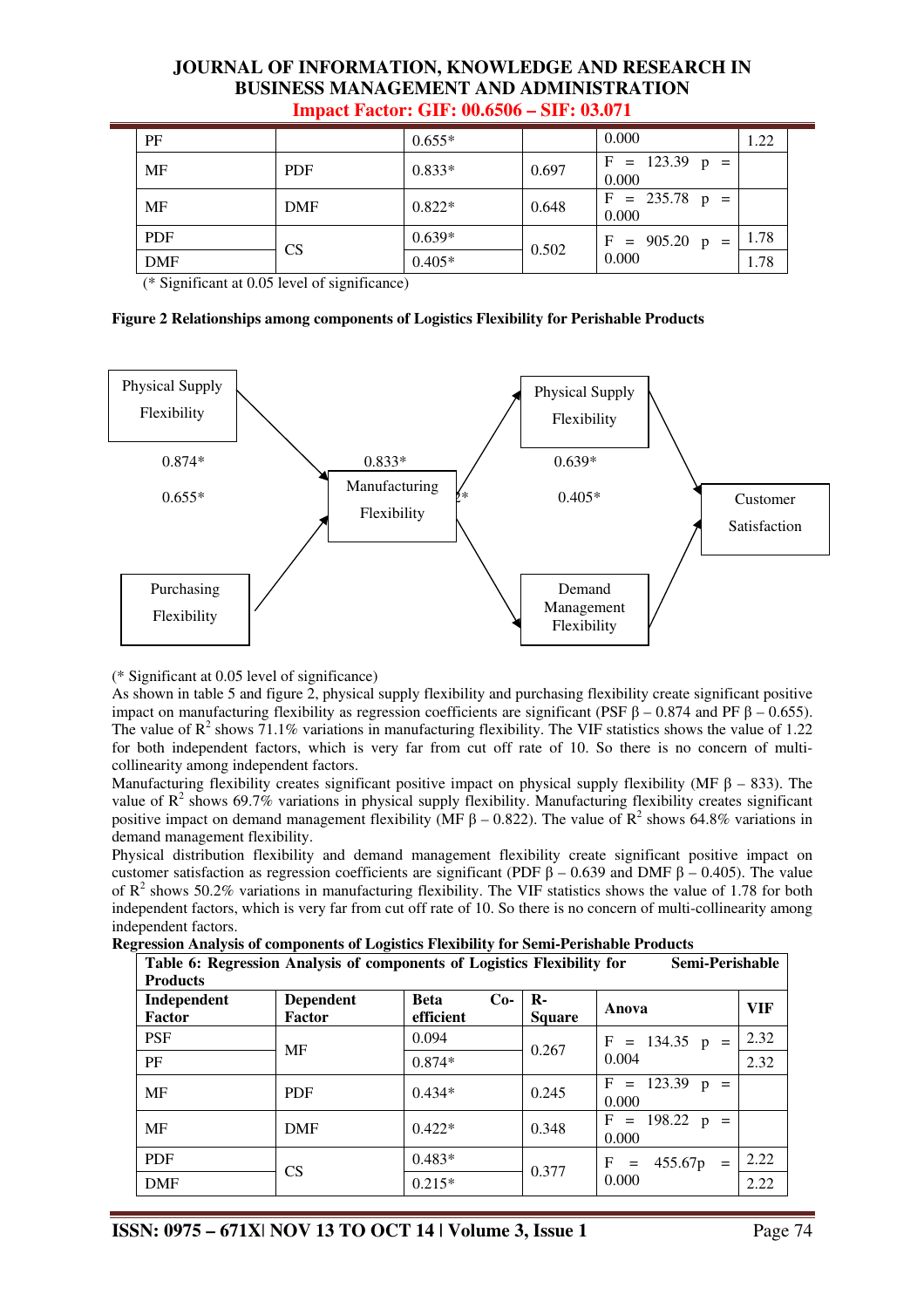(\* Significant at 0.05 level of significance)



### **Figure 3 Relationships among components of Logistics Flexibility for Semi-Perishable Products**

(\* Significant at 0.05 level of significance)

As shown in table 6 and figure 3, purchasing flexibility creates significant positive impact on manufacturing flexibility as regression coefficient is significant (PF  $\beta$  – 0.874). The value of R<sup>2</sup> shows 26.7% variations in manufacturing flexibility. The VIF statistics shows the value of 2.32 for both independent factors, which is very far from cut off rate of 10. So there is no concern of multi-collinearity among independent factors.

Manufacturing flexibility creates significant positive impact on physical supply flexibility (MF  $\beta$  – 434). The value of  $\mathbb{R}^2$  shows 24.5% variations in physical supply flexibility. Manufacturing flexibility creates significant positive impact on demand management flexibility (MF  $\beta$  – 0.422). The value of  $\mathbb{R}^2$  shows 34.8% variations in demand management flexibility.

Physical distribution flexibility and demand management flexibility create significant positive impact on customer satisfaction as regression coefficients are significant (PDF  $\beta$  – 0.483 and DMF  $\beta$  – 0.215). The value of  $R^2$  shows 37.7% variations in manufacturing flexibility. The VIF statistics shows the value of 2.22 for both independent factors, which is very far from cut off rate of 10. So there is no concern of multi-collinearity among independent factors.

| Table 7: Regression Analysis of components of Logistics Flexibility for<br><b>Non-Perishable</b><br><b>Products</b> |                            |                                   |                               |                           |            |  |  |
|---------------------------------------------------------------------------------------------------------------------|----------------------------|-----------------------------------|-------------------------------|---------------------------|------------|--|--|
| Independent<br>Factor                                                                                               | <b>Dependent</b><br>Factor | <b>Beta</b><br>$Co-$<br>efficient | $\mathbf{R}$<br><b>Square</b> | Anova                     | <b>VIF</b> |  |  |
| <b>PSF</b>                                                                                                          | MF                         | 0.065                             | 0.139                         | $F = 121.89$ p =          | 2.05       |  |  |
| PF                                                                                                                  |                            | $0.248*$                          |                               | 0.023                     | 2.05       |  |  |
| <b>MF</b>                                                                                                           | <b>PDF</b>                 | 0.034                             | 0.025                         | $F = 98.27 p = 0.039$     |            |  |  |
| <b>MF</b>                                                                                                           | <b>DMF</b>                 | $0.237*$                          | 0.189                         | $F = 104.22$ p =<br>0.000 |            |  |  |
| <b>PDF</b>                                                                                                          | <b>CS</b>                  | 0.039                             | 0.209                         | $= 327.23$ p =<br>$F_{-}$ | 2.19       |  |  |
| <b>DMF</b>                                                                                                          |                            | $0.254*$                          |                               | 0.000                     | 2.19       |  |  |

**Regression Analysis of components of Logistics Flexibility for Non-Perishable Products** 

(\* Significant at 0.05 level of significance)

**Figure 3 Relationships among components of Logistics Flexibility for Non-Perishable Products** 

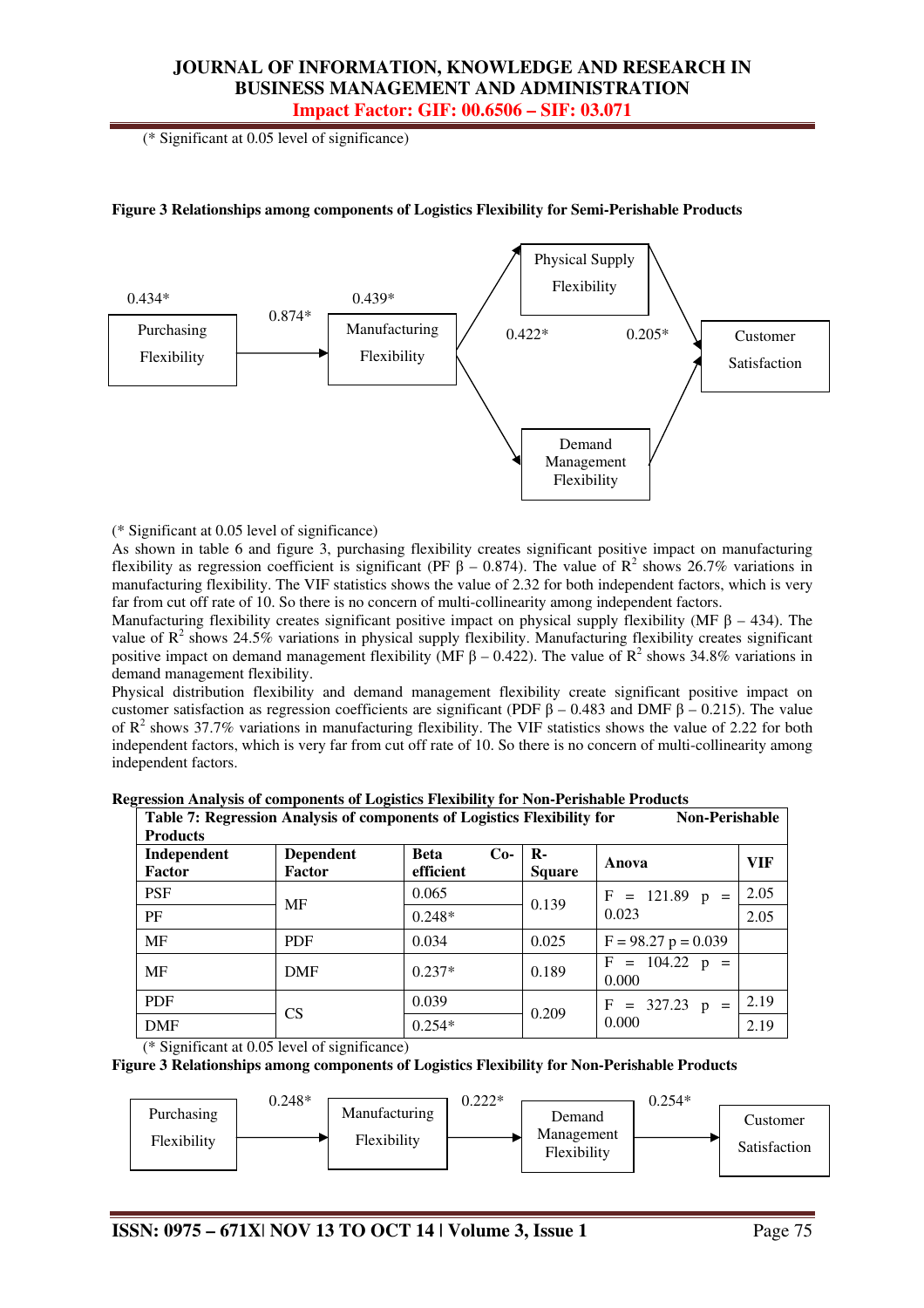(\* Significant at 0.05 level of significance)

As shown in table 7 and figure 4, purchasing flexibility creates significant positive impact on manufacturing flexibility as regression coefficient is significant (PF  $\beta$  – 0.248). The value of R<sup>2</sup> shows 13.9% variations in manufacturing flexibility. The VIF statistics shows the value of 2.05 for both independent factors, which is very far from cut off rate of 10. So there is no concern of multi-collinearity among independent factors.

Manufacturing flexibility creates significant positive impact on demand management flexibility (MF  $\beta$  – 0.237). The value of  $\mathbb{R}^2$  shows 18.9% variations in demand management flexibility.

Demand management flexibility creates significant positive impact on customer satisfaction as regression coefficient is significant (DMF  $\beta$  – 0.254). The value of  $\mathbb{R}^2$  shows 20.9% variations in manufacturing flexibility. The VIF statistics shows the value of 2.19 for both independent factors, which is very far from cut off rate of 10. So there is no concern of multi-collinearity among independent factors.

#### **6. Conclusion**

The competence and capability theory brings a systematic resource-based view of logistics flexibility management. It is empirically verified that flexible logistics competence supports the flexible logistics capability, which ultimately enhances customer satisfaction. Firms can achieve customer satisfaction by developing logistics flexibility, which enable quick replenishment of incoming materials and rapid delivery of finished product to customers. Customers value the visible capabilities, physical distribution flexibility and demand management flexibility, rather than the supply-side competences because customers see how capabilities are deployed to meet their needs. However, physical distribution flexibility and demand management flexibility cannot be achieved also without flexible logistics competences in terms of manufacturing flexibility.

Physical supply flexibility and purchasing flexibility are very important in case of perishable products. It requires supply of varieties (customized) of inventory in timely and cost effective manner, so that varieties of perishable products can be produced as per customer requirements. Physical supply flexibility is not important in case of semi-perishable products. The inventory for manufacturing can be stored for a longer period as well as they logistics infrastructure requirements are not as acute as in case of perishable products. But, it is purchasing flexibility, which is the most important to provide varieties of inventory for manufacturing in customized and timely manner. In case of non-perishable products, physical supply flexibility is not important as inventory can be stored for a longer period time as well as in advance before actual manufacturing is done. But, purchasing flexibility is important to provide varieties of inventory for manufacturing in customized and timely manner.

Manufacturing flexibility is important in case of perishable, semi-perishable as well as non-perishable products. Manufacturing flexibility brings the advantage of availability of varieties of products quickly and in customized manner.

The role of physical distribution flexibility and demand management flexibility are very important in case of perishable products. It requires distribution of varieties (customized) of perishable products to large places accurately (timely) and in cost effective manner (efficiently), which brings customer satisfaction. Demand management flexibility is more important than physical distribution flexibility in case of semi-perishable products. Semi-perishable product can be stored for a longer period than perishable products as well as they logistics infrastructure requirements are not as acute as in case of perishable products. But, it is demand management flexibility, which is the most important to satisfy varieties of customer requirements in customized and timely manner. In case of non-perishable products, physical distribution flexibility is not important as nonperishable products can be stored for a long period time and its manufacturing can be done in advance before actual demand is generated. Also it does not require special logistics infrastructure to store. But, demand management flexibility is very important to satisfy customer requirements in customized and timely manner, which ultimately brings customer satisfaction.

### **References**

1. Bernardes, E.S. and Hanna, M.D. (2009). A theoretical review of flexibility, agility and responsiveness in the operations management literature. *International Journal of Operations and Production Management, 29 (1)*, pp.30–35

2. Charles, A.C., Lauras, M. and Wassenhove, L.V. (2010). A model to define and assess the agility of supply chains: building on humanitarian experience. *International journal of Physical Distribution and Logistics Management, 40 (8)*, 722-741

3. Chiang, C.Y., Kocabasoglu-Hillmer, C. and Suresh N. (2012). An empirical investigation of the impact of strategic sourcing and flexibility on firm's supply chain agility. *International Journal of Operations & Production Management*, *32 (1)*, pp. 49 - 78

4. Day, G.S. (1994). The Capabilities of Market-Driven Organizations. *The Journal of Marketing. 58 (4),* 37-52